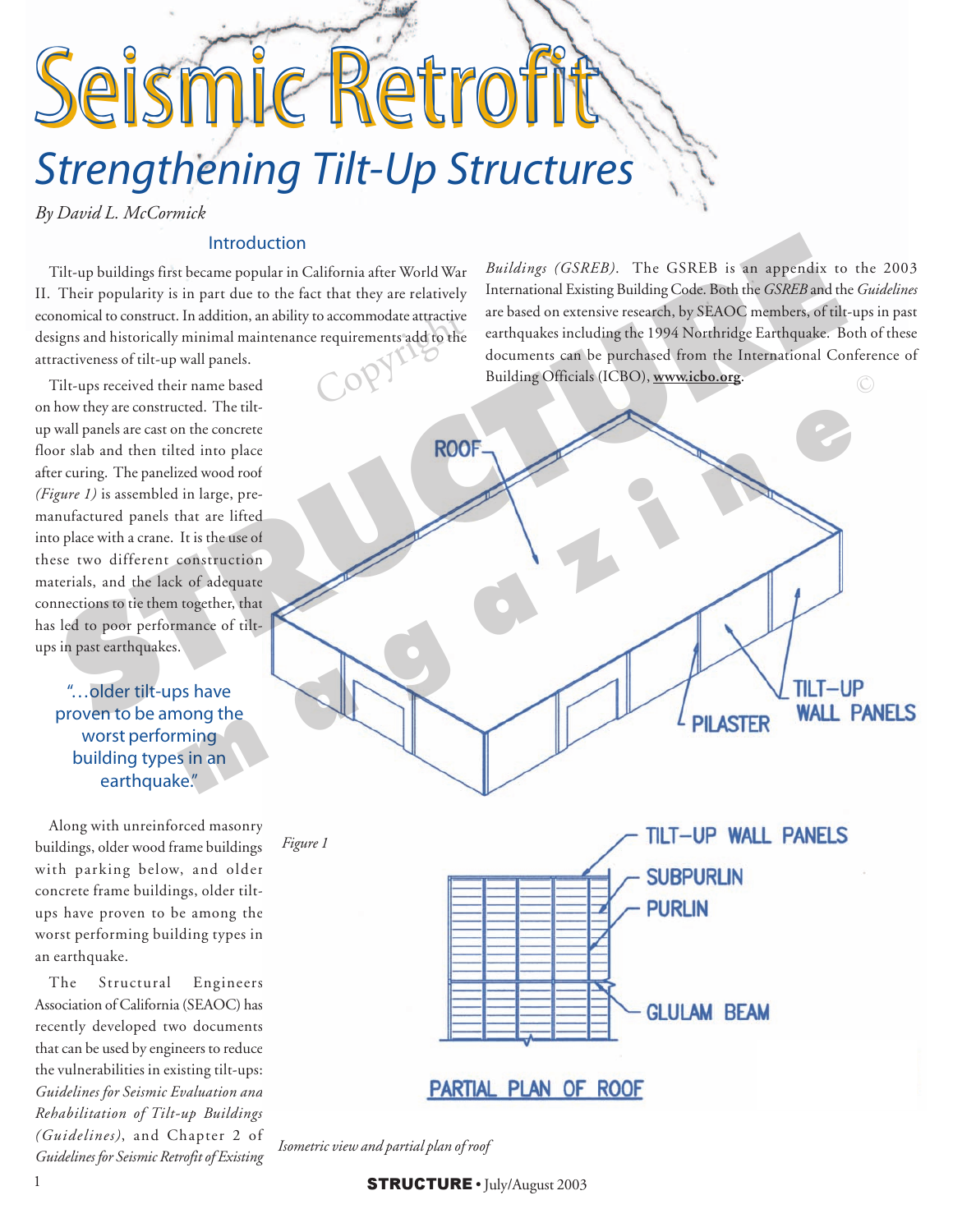#### **History**

Prior to the 1971 San Fernando earthquake, the connections between the concrete walls and the wood roof were typically not engineered. The plywood roof was nailed to 3-inch or 4-inch thick wood members called *ledgers*, which were in turn, bolted to the *wall panels (Figure 2)*. When an earthquake occurs, forces perpendicular to the walls must be resisted at the base and the top of the walls *(Figure 3)*. In the San Fernando earthquake, it was demonstrated that the connection in Figure 2 was too weak to provide support at the top of the walls, and the walls and roof separated, leading to building collapses *(Figure 4)*.



*Lack of wall anchorage in old tilt-ups can lead to roof collapse*

After the San Fernando earthquake, provisions were introduced into the *Uniform Building Code (UBC)* that required steel hardware to connect the walls and the beams supporting the plywood, referred to as a *wall anchor (Figure 5)*. In addition, it was understood that simply tying the walls and beams together

would probably not be sufficient to prevent building collapse. There had to be a way to transfer the earthquake loads from the walls far enough into the plywood roof so that the failure location was not simply relocated to the other end of the beams. Thus the practice of providing additional hardware *(continuity ties) (Figure 5)* to make the beams continuous across

the building was codified. Together the wall anchors, the continuity ties, the beams, and portions of the plywood adjacent to the walls (called *subdiaphragms*) that receive closer nailing, make up what is called the *wall anchor system*. The components of the wall anchor system work together to transfer the out-ofplane earthquake loads due to the walls into the roof.



*Walls are supported against earthquake loads by roof and floor slab*



*Collapsed Tilt-Ups.*

After the 1994 Northridge Earthquake, when approximately 400 tilt-up buildings were badly damaged, it was noted that even tilt-ups designed using newer code provisions are relatively high risks. Thus many new code provisions, and larger design forces, were introduced into the 1997 UBC. As can be seen in

.. simply tying the walls and beams together would probably not be sufficient to prevent building collapse."

*Figure 6*, the forces used for designing the wall anchor system have increased by approximately a factor of four since the early 1970s. This increase in wall anchor design forces, accompanied with stricter detailing and inspection requirements, means that tilt-ups designed and built today should perform much better than those constructed prior to the early 1990's.



*Example of wall anchors and continuity ties.*

 $STRUCTURE · July/August 2003$  2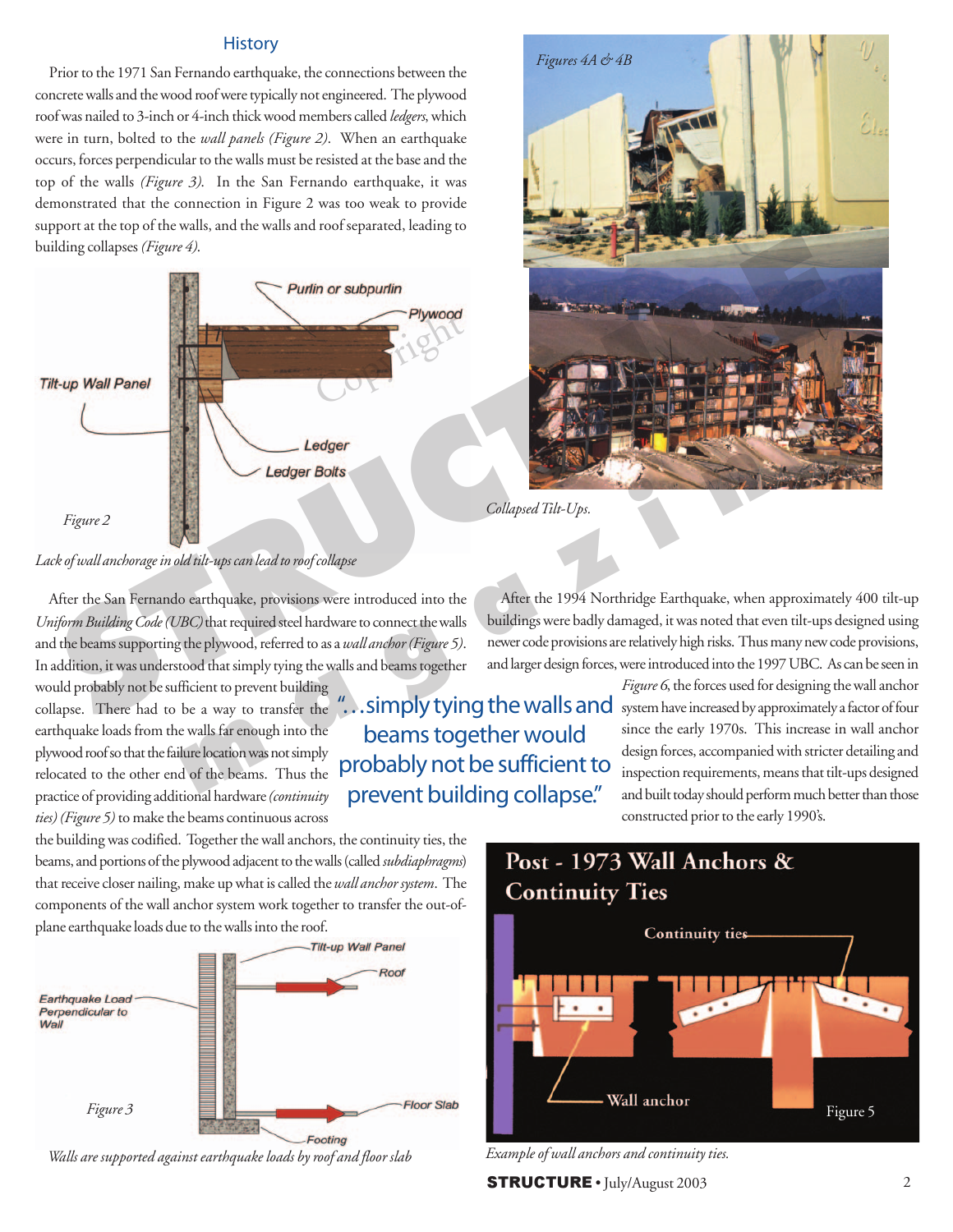### Guidelines for Retrofit

What does this mean to the tilt-up owner? Depending on the age of the tilt-up and the type of wall anchors provided, a pre-Northridge earthquake tilt-up has anywhere from a high to a moderately-low chance of partial collapse during the strong ground shaking associated with even a nearby, moderate earthquake (i.e., magnitude less than 7). This may even be true if the building was retrofitted prior to 1994.



*History of design forces in building code for steel portion of wall anchor*

Fortunately, tilt-ups are relatively easy and inexpensive to retrofit. Typical retrofit construction costs for large warehouses with minimal access problems are as low as \$1 to \$2 per square foot. In offices and other buildings with suspended ceilings or operations that make access difficult, costs can be substantially higher.

## "Factors that increase the likelihood that seismic upgrade is needed..."

As discussed above, pre-Northridge tilt-ups should be evaluated to determine whether they provide life-safety protection for occupants. Factors that increase the likelihood that seismic upgrade is needed include:

- Age the older, the more likely retrofit is necessary
- Location within 5 miles of a major fault higher seismic forces likely
- Irregular configuration in plan or elevation (e.g., L-shape in plan, or two or more roof levels) – concentration of damage at irregularities
	- Poor construction quality of wall anchors
- Flexible wall anchors wall anchors that consist of flat or twisted straps are less effective than stiffer wall anchors, such as hold-downs
- Eccentric wall anchors wall anchors applied on one side only of smaller (2-inch wide) beams called *subpurlins* can lead to splitting of subpurlins in an earthquake

• Large beams (i.e., glulam beams) sitting on top of pilasters with beam seat hardware only – cracking of top of pilaster



## "Many jurisdictions have, or are considering adopting, tilt-up ordinances…"

To date, deficiencies in the wall anchorage system have resulted in most of the tilt-up damage observed in earthquakes. Consequently, most of the effort and retrofit should be focused on the wall anchorage system. This approach is taken in various documents intended for retrofit, including Chapter 2 of the GSREB, as well as mandatory tilt-up retrofit ordinances by jurisdictions such as the California cities of Los Angeles and Fremont *(see on-line article)*. These documents address issues encountered in existing construction, and thus are more applicable for retrofit than the current Building Code. However, there are other deficiencies that can result in major damage. Other possible deficiencies that should be evaluated include: **EXECUTE:**<br> **EXECUTE:**<br> **EXECUTE:**<br>
To date, deficiencies in the wall anchorage system have results<br>
To date, deficiencies in the wall anchorage system have results<br>
To date, deficiencies in the wall anchorage system have

- Wall panels with large openings that are not properly reinforced
- Irregular features like buttress walls or skewed corners
- Roofs weakened due to past roof leaks or infestation
- Mezzanines or heavy canopies that may impact the walls and result in damage
- Contents that may interact with the building



Visit STRUCTURE magazine on-line for in depth articles, issue archives, links to advertiser, and our new Events pages. Go to **www.structuremag.org**.